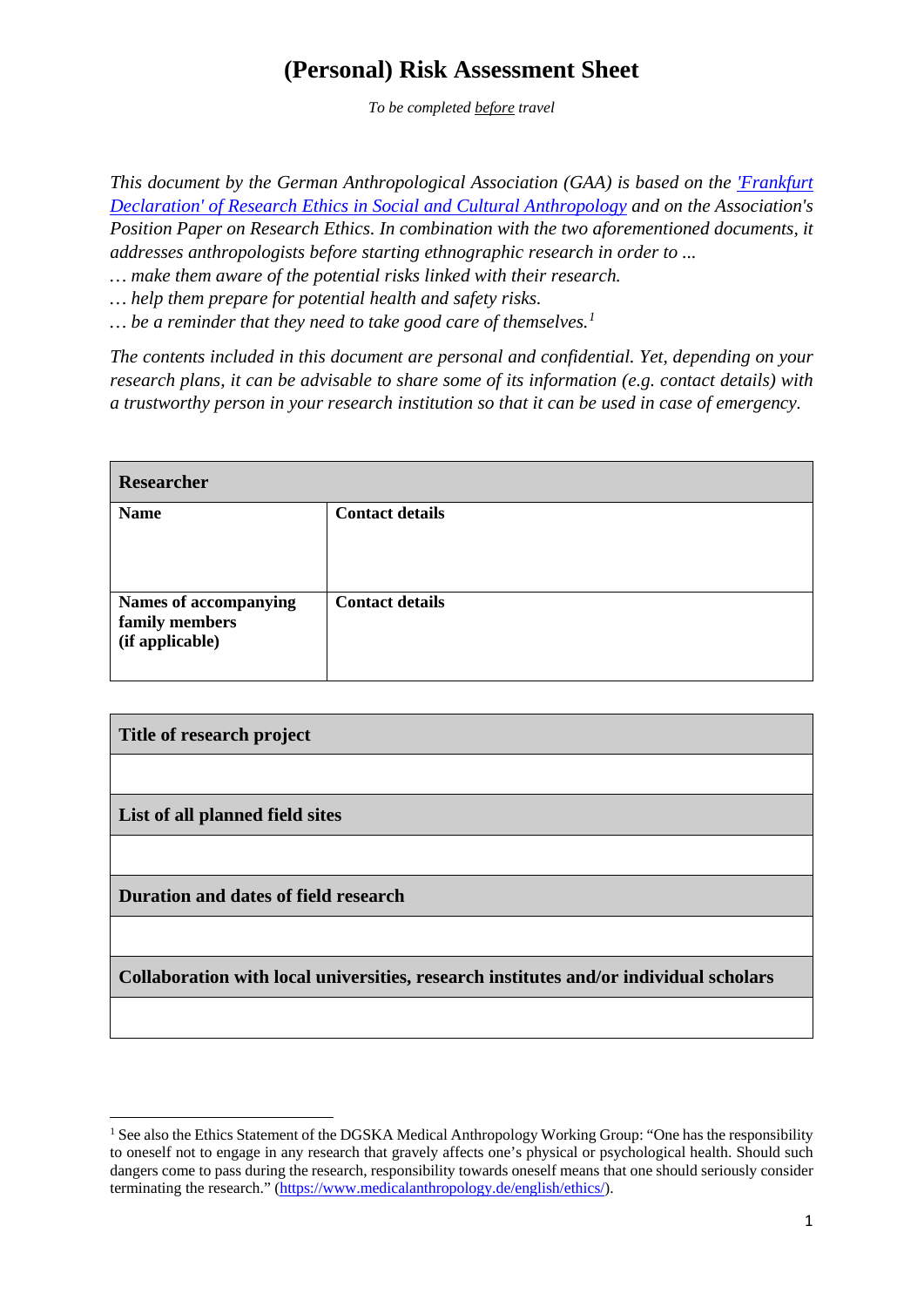## **Travel and Safety Advice of the German Federal Foreign Office**

If you are conducting your research abroad, please check the current advice posted on the Federal Foreign Office's website (FFO):

[https://www.auswaertiges-amt.de/DE/Laenderinformationen/SicherheitshinweiseA-Z-Laen](https://www.auswaertiges-amt.de/DE/Laenderinformationen/SicherheitshinweiseA-Z-Laenderauswahlseite_node.html)[derauswahlseite\\_node.html](https://www.auswaertiges-amt.de/DE/Laenderinformationen/SicherheitshinweiseA-Z-Laenderauswahlseite_node.html)

How does the FFO advice relate to your planned research activities? Do you have any local knowledge of the current situation? On what basis do you consider that the FFO advice can be tempered? What actions are you putting in place to minimise the risks highlighted by the FFO, if there are any?

## **Crisis Management**

What actions will you take following serious health problems or an accident, an extreme weather event, the outbreak of a political crisis or any other significant and potentially dangerous change of the situation in your research site? How will you access first aid and medical treatment? What is your emergency plan in the event of needing to leave the country in case you are doing research abroad?

| <b>Risk and other issues to consider</b>                                                                                                                                                                                                                                                                                                                                                                                                                                                                                                             | <b>Measures and comments</b> |
|------------------------------------------------------------------------------------------------------------------------------------------------------------------------------------------------------------------------------------------------------------------------------------------------------------------------------------------------------------------------------------------------------------------------------------------------------------------------------------------------------------------------------------------------------|------------------------------|
| Documentation                                                                                                                                                                                                                                                                                                                                                                                                                                                                                                                                        |                              |
| Have you                                                                                                                                                                                                                                                                                                                                                                                                                                                                                                                                             |                              |
| checked that you have all the documents<br>you need to work in the area (valid pass-<br>port/visa/local registration and/or research<br>permissions/yellow fever and/or other man-<br>datory vaccination certificate)?<br>got spare copies of all documents?<br>left copies of passports and visas, an itiner-<br>ary (if possible) and your emergency con-<br>tacts with the relevant administrative unit at<br>your university or research institution?<br>checked that your insurance covers every-<br>٠<br>thing you may need, and do you have a |                              |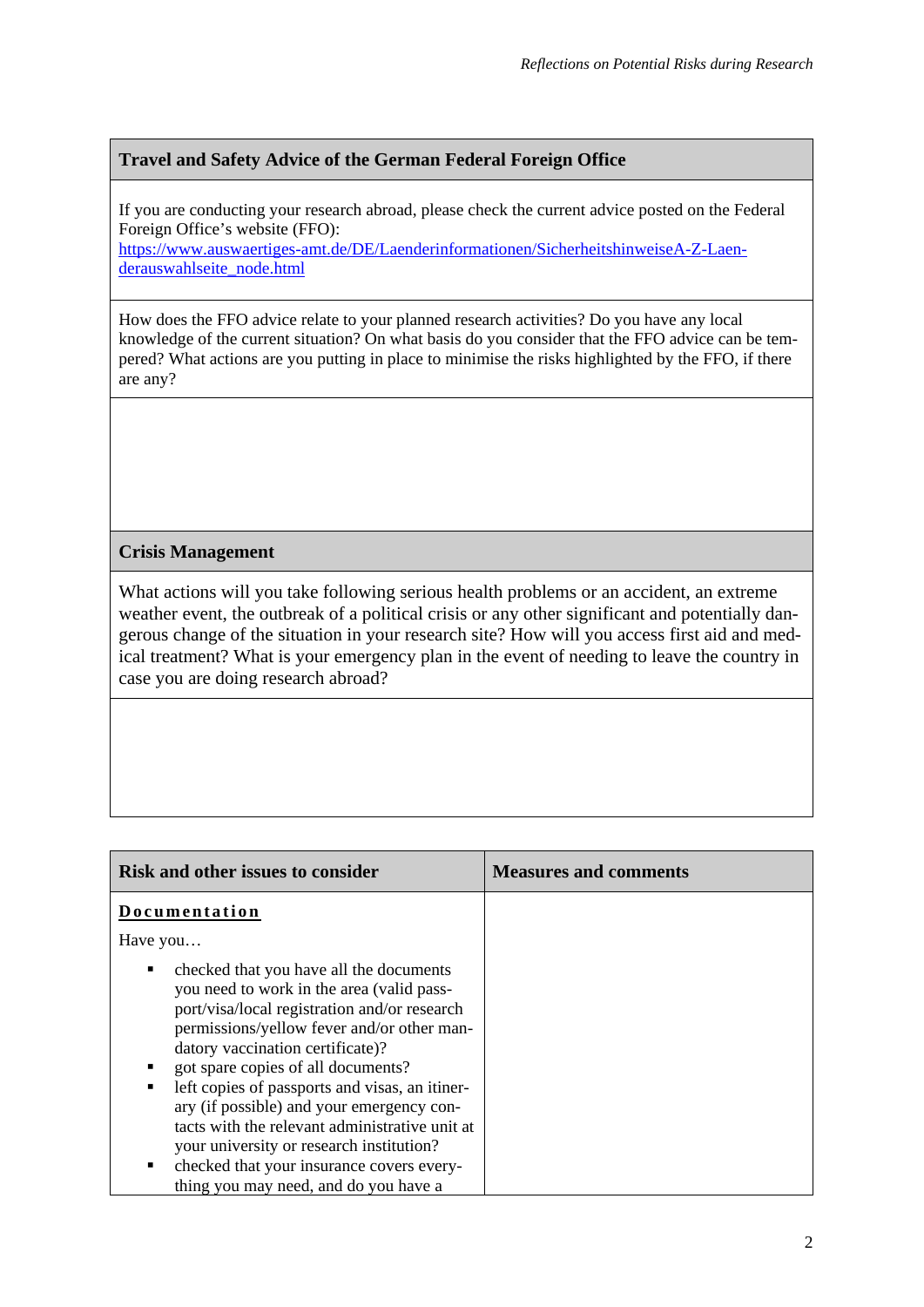|                                 | copy of the policy and the contact phone<br>number?                                                                                                                                                                                                                                                                                                                                                                                                                                                                                                                                                                                                                                                                                                                                                                                                   |  |
|---------------------------------|-------------------------------------------------------------------------------------------------------------------------------------------------------------------------------------------------------------------------------------------------------------------------------------------------------------------------------------------------------------------------------------------------------------------------------------------------------------------------------------------------------------------------------------------------------------------------------------------------------------------------------------------------------------------------------------------------------------------------------------------------------------------------------------------------------------------------------------------------------|--|
| <b>Transport</b>                |                                                                                                                                                                                                                                                                                                                                                                                                                                                                                                                                                                                                                                                                                                                                                                                                                                                       |  |
| п<br>٠<br>٠<br>٠<br>п           | How will you travel to your destination?<br>If you are flying how will you travel to and<br>from the airport? Please avoid nighttime<br>flight arrivals where possible, and check the<br>safety record of the airline you will fly<br>with.<br>How will you travel within the country?<br>Will you drive a car or motorbike on your<br>own? Do you have the necessary permits?<br>Will you be travelling at night or in remote<br>areas? If so, what are your arrangements in<br>the event of problems en-route, such as an<br>emergency or a vehicle breakdown?<br>Are there any local travel problems you<br>may encounter? If "yes", please specify.                                                                                                                                                                                               |  |
| <b>Security</b>                 |                                                                                                                                                                                                                                                                                                                                                                                                                                                                                                                                                                                                                                                                                                                                                                                                                                                       |  |
| ٠<br>٠<br>п<br>п<br>п<br>٠<br>п | Is your accommodation during fieldwork<br>secure and in a safe area? Please specify.<br>How will you familiarize yourself with lo-<br>cal laws and conventions, the political situ-<br>ation, local tensions, sensitive issues and<br>areas to avoid?<br>Have you checked local legal restrictions<br>concerning the consumption of drugs and<br>alcohol?<br>Are you following country-specific news,<br>and have you subscribed to country-specific<br>newsletters?<br>Do you need to carry cash with you, and<br>will you have access to contingency funds<br>while abroad?<br>What personal safety measures will you<br>take when moving in public spaces (e.g. us-<br>ing licensed taxis, not wearing expensive<br>looking clothes or jewelry, using a cheap<br>mobile phone)?<br>Do you need to register with a local author-<br>ity on arrival? |  |
| п                               | Have you considered data security?                                                                                                                                                                                                                                                                                                                                                                                                                                                                                                                                                                                                                                                                                                                                                                                                                    |  |
|                                 | Fieldwork/Activities                                                                                                                                                                                                                                                                                                                                                                                                                                                                                                                                                                                                                                                                                                                                                                                                                                  |  |
| ٠                               | Are there people you will be in contact with<br>during your research who might engage in<br>violent activities? If yes, what are your<br>strategies and arrangements to protect your-<br>self (and possibly others) when unintention-<br>ally being thrown into a violent situation?                                                                                                                                                                                                                                                                                                                                                                                                                                                                                                                                                                  |  |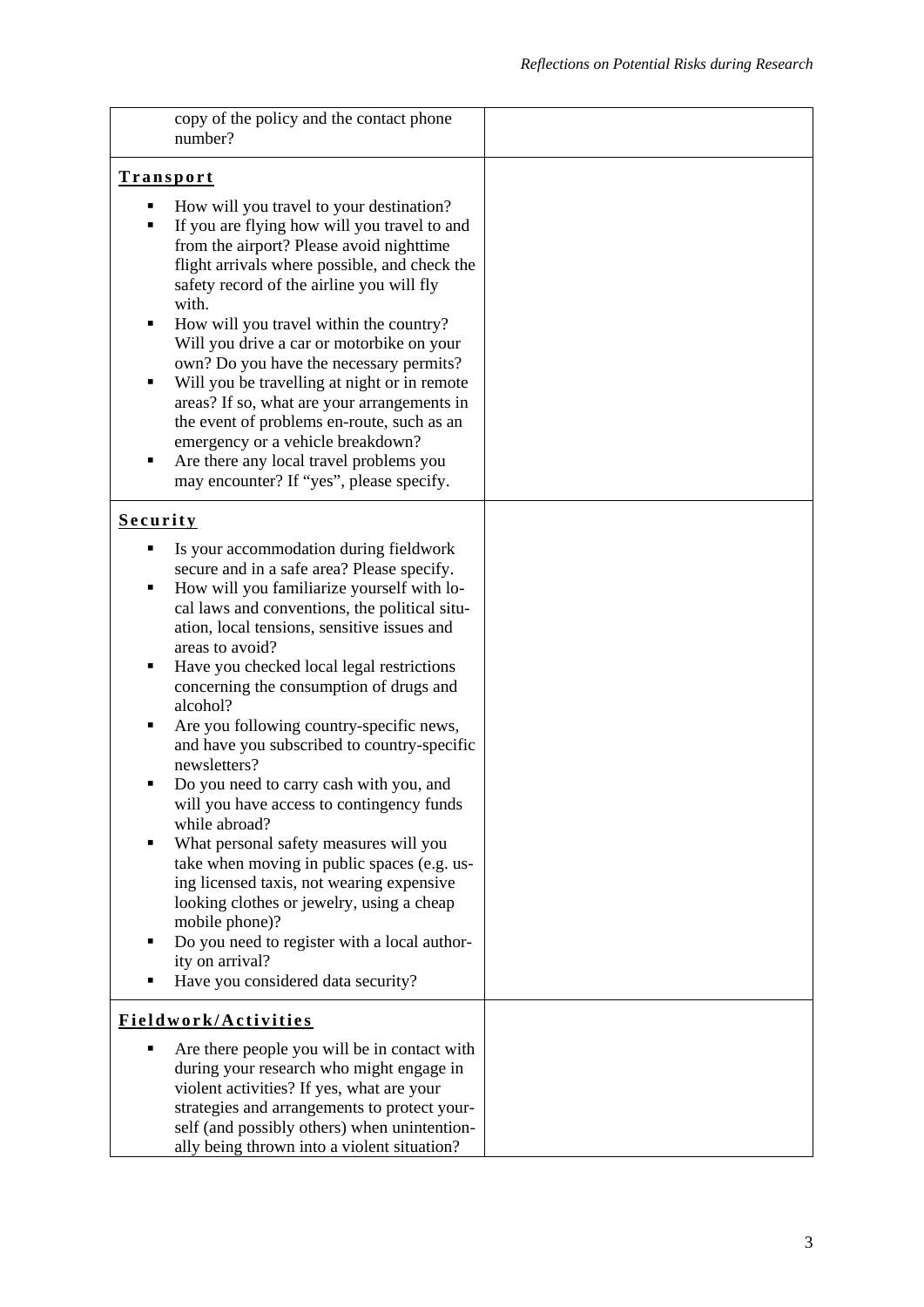| ٠ | How will interviews and participant obser-                                             |  |
|---|----------------------------------------------------------------------------------------|--|
|   | vation be arranged, and where will they                                                |  |
|   | take place?                                                                            |  |
| ٠ | What role will gate keepers play in your re-                                           |  |
|   | search? How would you cope with the pos-<br>sible ambivalent role of gate keepers con- |  |
|   | cerning loyalty in the field?                                                          |  |
| ٠ | How could your questions or quest for in-                                              |  |
|   | formation put you, your accompanying                                                   |  |
|   | family members (if applicable) or your re-                                             |  |
|   | search participants / research partner(s) in                                           |  |
|   | danger? What will you do to minimize that                                              |  |
|   | risk?                                                                                  |  |
| п | Will someone be informed of your wherea-                                               |  |
|   | bouts and estimated time of return?                                                    |  |
| ٠ | If you fail to return within a reasonable                                              |  |
|   | time, what action will be taken by your lo-                                            |  |
| ٠ | cal contacts?<br>Be ready to reflect on the potential emo-                             |  |
|   | tional impact of your research on yourself,                                            |  |
|   | your accompanying family members (if ap-                                               |  |
|   | plicable) as well as on your research partic-                                          |  |
|   | ipants / research partner(s) and consider                                              |  |
|   | how you might cope with it.                                                            |  |
|   |                                                                                        |  |
|   | <b>Health and medical issues</b>                                                       |  |
| п | If you have any health issues, have you                                                |  |
|   | checked whether you and, if applicable,                                                |  |
|   | your accompanying family members are fit                                               |  |
|   | to travel?                                                                             |  |
| ٠ | Are there health alerts for the area? If yes,                                          |  |
|   | please obtain medical advice in good time<br>either from the medical representative at |  |
|   | your university or your personal doctor.                                               |  |
|   | If you need medication, have you checked                                               |  |
|   | it will be available in the country of your                                            |  |
|   |                                                                                        |  |
|   | research?                                                                              |  |
| ٠ | Do you need vaccinations and if so, have                                               |  |
|   | you had these in good time? Please confirm                                             |  |
|   | (a) what vaccinations you have already had,                                            |  |
|   | (b) whether malaria prophylaxis is recom-                                              |  |
|   | mended, and (c) whether there are any                                                  |  |
|   | other precautions you need to take (e.g.                                               |  |
|   | mosquito bite avoidance measures for ma-                                               |  |
| ٠ | laria and dengue fever).                                                               |  |
|   | Do you need to carry a first aid pack?                                                 |  |
|   | Gender and sexual orientation                                                          |  |
|   |                                                                                        |  |
|   | Did you consider that and how gender rela-                                             |  |
|   | tions and local gender orders can affect<br>your access to the field?                  |  |
|   | Are you aware of particular prejudices and                                             |  |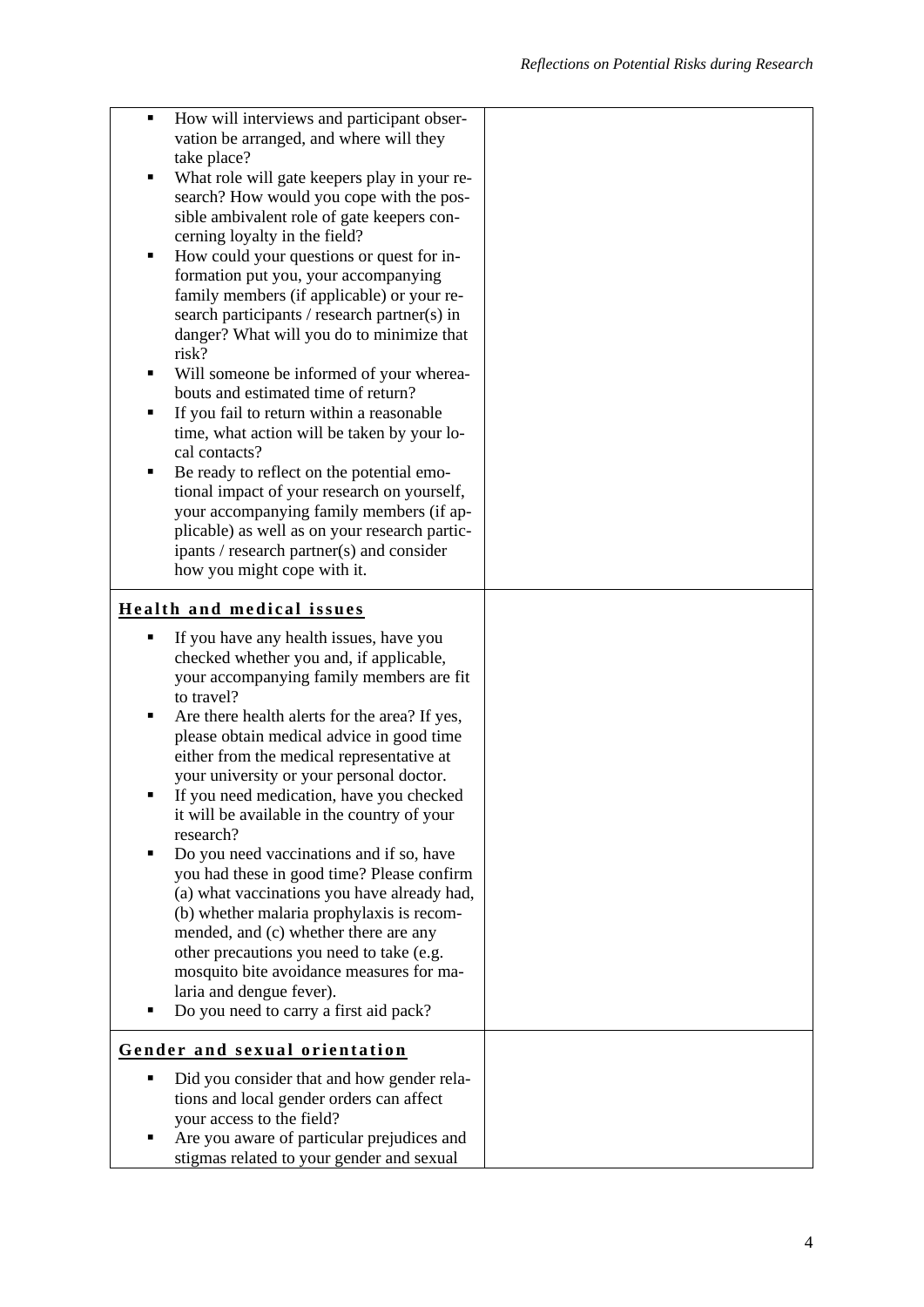| ٠<br>٠                | orientation in the country/area you are trav-<br>elling and working?<br>Have you considered being at risk of being<br>exposed to gender stigmatisation and/or<br>sexual violence?<br>How will you get help in case of harass-<br>ment? For instance, have you reflected on<br>whether making sexual harassment a topic<br>of (semi)public discussion would be helpful<br>for yourself and/or others in your research<br>site? |  |
|-----------------------|-------------------------------------------------------------------------------------------------------------------------------------------------------------------------------------------------------------------------------------------------------------------------------------------------------------------------------------------------------------------------------------------------------------------------------|--|
|                       | <b>Communication</b>                                                                                                                                                                                                                                                                                                                                                                                                          |  |
| ٠<br>٠<br>٠<br>٠<br>٠ | Will you be able to communicate via mo-<br>bile phone?<br>Will you have signal in the area(s) you are<br>visiting?<br>Will you be able to recharge your battery?<br>Will you report regularly to your family at<br>home and your university or research insti-<br>tution while you are away?<br>What happens if they do not hear from you<br>or in case you've misplaced your phone or<br>have it stolen?                     |  |
|                       | <b>Contingency Plan</b>                                                                                                                                                                                                                                                                                                                                                                                                       |  |
| ٠                     | Can you access first aid or medical treat-                                                                                                                                                                                                                                                                                                                                                                                    |  |
| п                     | ment? Do you know where the nearest<br>health centre and hospital will be and what<br>the telephone number is to call emergency<br>services?<br>Have you checked the closest institution<br>with a potential stock of HIV post-exposure<br>prophylaxis medication (e.g. in case you                                                                                                                                           |  |
|                       | step into a needle)?                                                                                                                                                                                                                                                                                                                                                                                                          |  |
|                       | Do you have evacuation routes planned in                                                                                                                                                                                                                                                                                                                                                                                      |  |
|                       | case of local disturbances, severe illness or<br>injury?                                                                                                                                                                                                                                                                                                                                                                      |  |
| ٠                     | Do you have a network of local contacts                                                                                                                                                                                                                                                                                                                                                                                       |  |
|                       | who can help you in an emergency? Please<br>specify.                                                                                                                                                                                                                                                                                                                                                                          |  |
| ٠                     | Do you know how to contact your nearest                                                                                                                                                                                                                                                                                                                                                                                       |  |
| ٠                     | embassy?                                                                                                                                                                                                                                                                                                                                                                                                                      |  |
|                       | Have you entered your details into the<br>ELEFAND system (https://ele-                                                                                                                                                                                                                                                                                                                                                        |  |
|                       | fand.diplo.de/elefandex-                                                                                                                                                                                                                                                                                                                                                                                                      |  |
|                       | tern/home/login!form.action)                                                                                                                                                                                                                                                                                                                                                                                                  |  |
| п                     | How will you contact family at home                                                                                                                                                                                                                                                                                                                                                                                           |  |
|                       | and/or your university in case of an emer-                                                                                                                                                                                                                                                                                                                                                                                    |  |
|                       | gency?                                                                                                                                                                                                                                                                                                                                                                                                                        |  |
| ٠                     | How will you get help if you are a victim of<br>robbery?                                                                                                                                                                                                                                                                                                                                                                      |  |
| ٠                     | Did you inform your bank about your stay                                                                                                                                                                                                                                                                                                                                                                                      |  |
|                       | abroad? And did you determine a person                                                                                                                                                                                                                                                                                                                                                                                        |  |